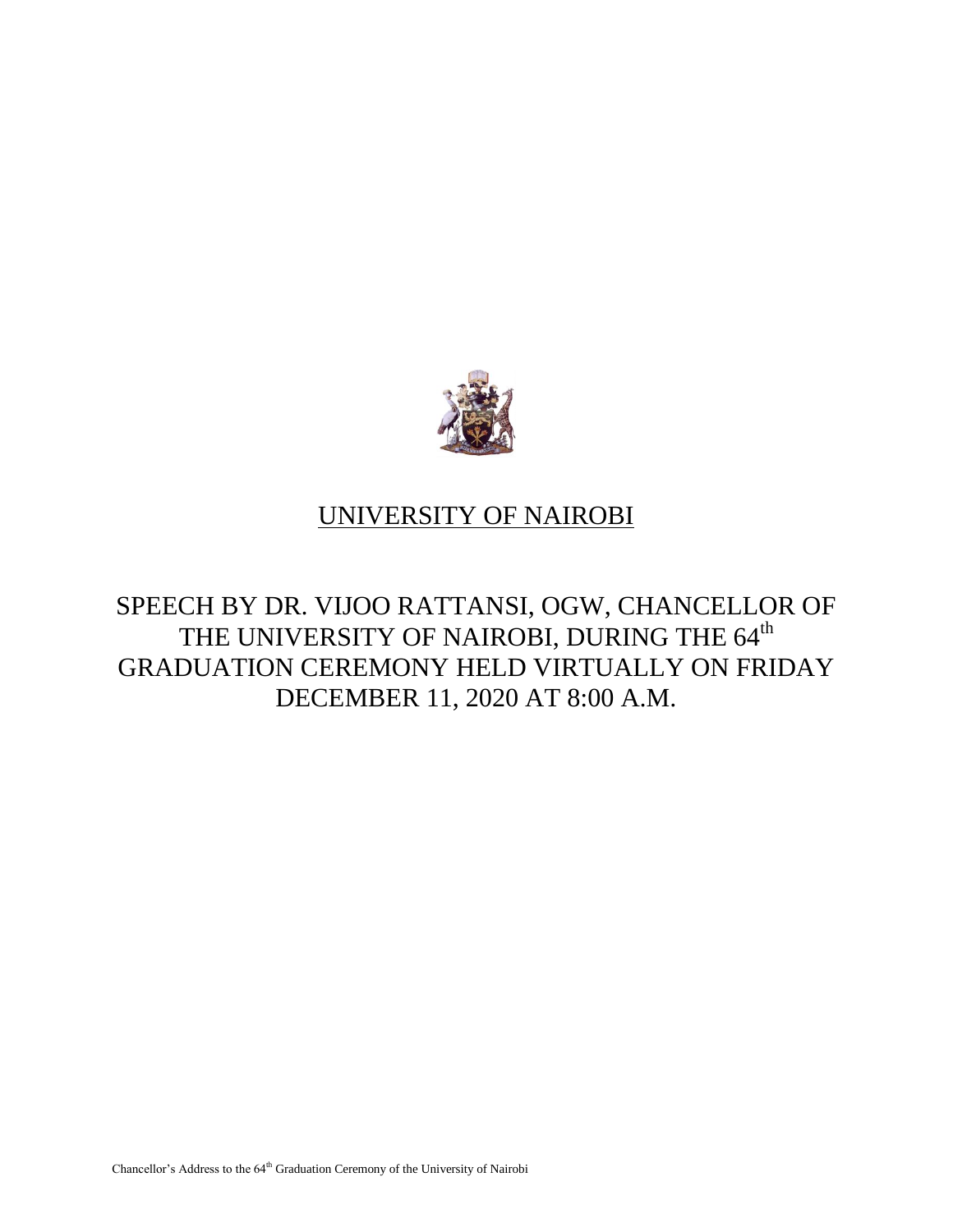**Principal Secretary, State Department for University Education, Amb. Simon Nabukwesi Your Excellences the Ambassadors and High Commissioners Chair of Council, Prof. Julia Ojiambo Council Members present Vice-Chancellor Prof. Stephen Kiama University staff Parents and guardians Distinguished guests joining us virtually from across the globe Our graduands All protocols observed**

Greetings and a very warm welcome to the University of Nairobi's 64<sup>th</sup> virtual Graduation Ceremony.

Today I have the distinct honour to admit into honorary doctorate, two accomplished scholars, former members of our faculty and who over the course of time have been magnanimous enough to dedicate their lives towards the advancement of humanity, scholarship, women empowerment and politics. They took the less travelled road that though diverged somewhere in the woods, earned each the pride of place as towering colossi within our borders and beyond. I am immensely proud to be associated with these two inspiring women of our time, women who continue to wear the virtue of humility with honour and personify modesty despite all their achievements. Allow me to recognize the kind presence of our Chair of Council, Prof. Julia Ojiambo, and Prof. Micere Mugo for the conferment of university honours!

50 years ago, our inaugural graduating class ushered Kenya into the era of a national university. Today, unlike graduations for yesteryears, bears a striking resemblance to our inauguration as a university as well as our first graduation. It has been carefully and deliberately planned to coincide with the eve of *Jamuhuri* Day, a day when Kenya like University of Nairobi celebrates both her formation into a Republic and independence from colonial rule a year earlier.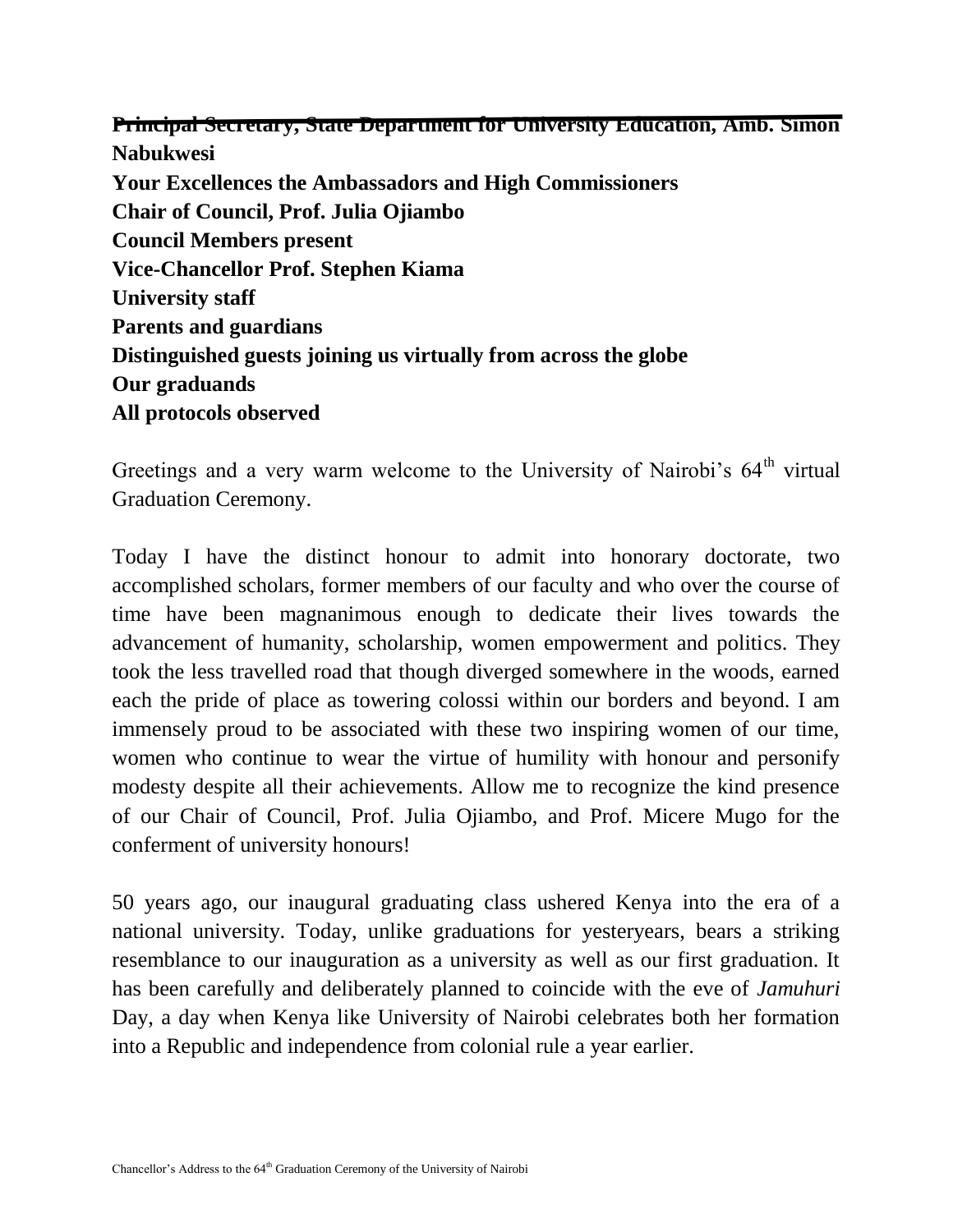In probably the only event of its kind, our first graduation far beyond being graced by our first graduate, the founding Chancellor and our first President the Late *Mzee* Jomo Kenyatta, had candidates representing three interconnected universities: University of Manchester, the University of East Africa and the University of Nairobi. Of the 494 candidates presented for conferment of various degrees and diplomas, only 8 candidates presented for the Award of Diploma in Advanced Nursing were presented in the name of the newly launched University of Nairobi.

In the five decades that followed, we have grown in leaps and bounds to host six university colleges spread across 10 campuses. Average enrolment has grown from 3,000 at inauguration to over  $\frac{60,000}{60,000}$  today; graduating candidates from a paltry 8 to an average of 12, 700 per annum over the last 5 years. Additionally, we have grown our alumni numbers from the singular digits when we started to well over 100,000. Allow me therefore to recognize and sincerely appreciate and congratulate all members of the University of Nairobi fraternity on the attainment of these significant milestones.

On our founding as the first national university in Kenya, it was envisioned that the University would feed the technical and professional manpower requirements of the new nation. As such, student admissions were tied to the national manpower needs. Today to quote the words of our founding Vice Chancellor, the university is more than ever before gravitating towards her timeless objectives of serving the onward march of the human race towards higher ideals such as tolerance, humanism and reason, serving the cause of human progress by transmission of knowledge from one generation to another through teaching and finally increasing information and knowledge through relevant and meaningful research. This has the effect of moving a people towards the attainment of their aspirations including narrowing the widening gap between the urban and rural areas and the increasing unemployment and underemployment challenges.

At yesterday's commemoration of 50 years of the University of Nairobi's existence, I remarked that our future as a university undoubtedly depends on how we embrace change. The same holds true about our lives and change.

Today, our graduates officially join the labour market; some of them for the very first time. Unlike your predecessors, the challenges of a local and global labour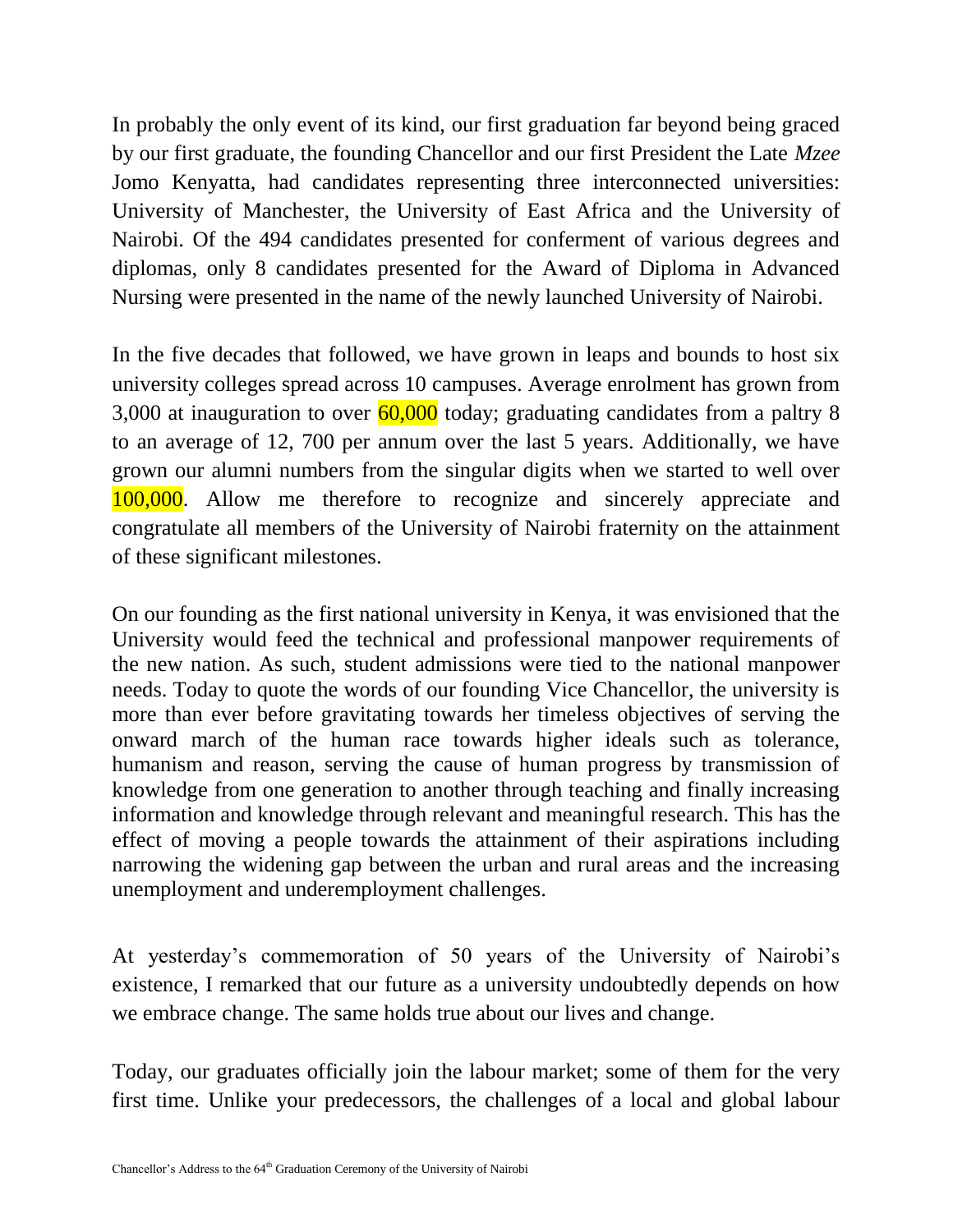market in a state of flux is likely to be felt more severely. New life dynamics have attended the COVID-19 pandemic; economies of the world have been ravaged on scale never seen before; alternation of lockdowns and lifting of the same has resulted into hitherto unforeseen swings and lulls in human productivity. This has in turn affected demand and supply of both raw materials and services and of necessity the human capital attending these goods and services. Thankfully, a vaccine is on the horizon and with it, hope of return to some semblance of normalcy and improved odds of survival.

Beyond this pandemic, some of the good social habits that we will have picked up along the way will abide with us for the rest of our lives.

Considering all that is going on in the world and the changes, I urge our graduates to be patient. Further, I wish to echo the advice of our founding father that we all practice modesty, recognize our limitations and how different we all are and our fortunes. While a number of us will leave our gates to gainful employment of skills, it may yet be a long time to daybreak for some of us. In the intervening period, there will be opportunities to engage our skills and talent in the communities that we come from and to indulge in building the requisite communal resilience to weather this storm. A number of us will, from these humble beginnings, create niches for ourselves and from there nurture businesses that will flourish and withstand the test of time; a number of us will build onto our education such admirable skills that will be so invaluable to our societies which societies will do all they can to fully engage our time for a consideration; some of us may change how our communities manage themselves and in so doing have our services enlisted at a price for national and international benefit. This may best exemplify the words of the late Martin Luther King Junior that whatever your life's work is, do it well; do it so well that the living, the dead, and the unborn could do it no better. Examples of such men and women abound in our communities who when it best serves, have seized the current and led on to great fortune.

Finally, my graduands, allow me to tip the hat to you and to congratulate you! Allow me to also appreciate you families and sponsors that have selflessly walked this journey with you and your faculty and university support staff for applying themselves to support you in this journey. To all of you, I say thank you!